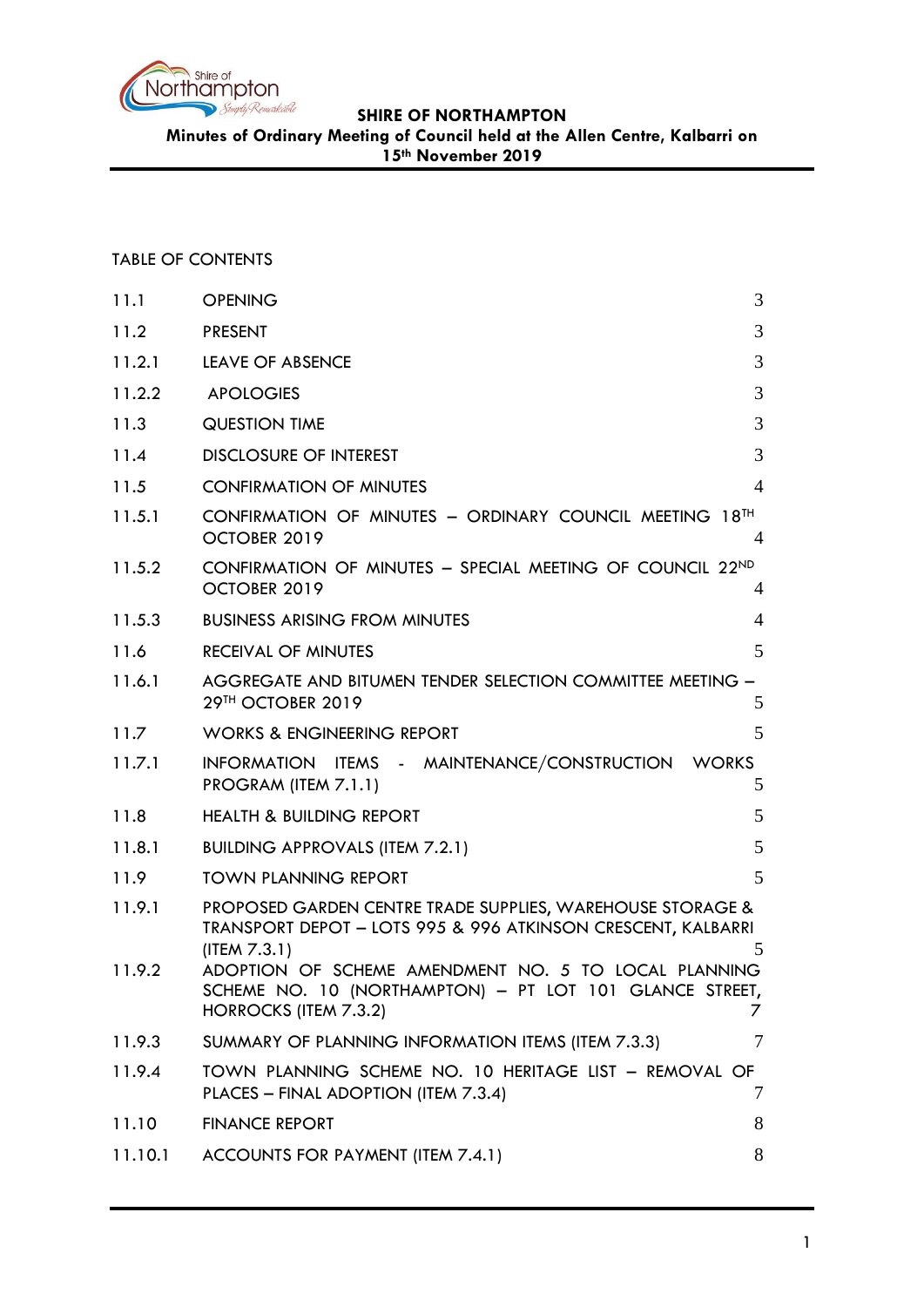

| Minutes of Ordinary Meeting of Council held at the Allen Centre, Kalbarri on<br>15th November 2019 |                                                                            |    |  |  |  |
|----------------------------------------------------------------------------------------------------|----------------------------------------------------------------------------|----|--|--|--|
| 11.10.2                                                                                            | MONTHLY FINANCIAL STATEMENTS - OCTOBER 2019 (ITEM 7.4.2)                   | 8  |  |  |  |
| 11.11                                                                                              | <b>ADMINISTRATION &amp; CORPORATE REPORT</b>                               | 8  |  |  |  |
| 11.11.1                                                                                            | OCTOBER AGENDA - ITEM 7.3.5 - TOWN PLANNING REPORT (ITEM<br>7.5.1)         | 8  |  |  |  |
| 11.11.2                                                                                            | LEASE - NORTHAMPTON MEN'S SHED (ITEM 7.5.2)                                | 9  |  |  |  |
| 11.11.3                                                                                            | REQUEST FOR FUNDING - KALBARRI HOLIDAY GUIDE 2020 (ITEM 7.5.3) 9           |    |  |  |  |
| 11.11.4                                                                                            | HORROCKS CARAVAN PARK REDEVELOPMENT (ITEM 7.5.4)                           | 9  |  |  |  |
| 11.11.5                                                                                            | NORTHAMPTON CEMETERY UPGRADES (ITEM 7.5.5)                                 | 9  |  |  |  |
| 11.11.6                                                                                            | RENEWAL OF UNIT LEASES - NORTHAMPTON LIGHT INDUSTRIAL AREA<br>(ITEM 7.5.6) | 10 |  |  |  |
| 11.12                                                                                              | SHIRE PRESIDENT'S REPORT                                                   | 10 |  |  |  |
| 11.13                                                                                              | DEPUTY PRESIDENT'S REPORT                                                  | 10 |  |  |  |
| 11.14                                                                                              | <b>COUNCILLORS' REPORTS</b>                                                | 11 |  |  |  |
| 11.14.1                                                                                            | <b>CR SMITH</b>                                                            | 11 |  |  |  |
| 11.14.2                                                                                            | <b>CR SUCKLING</b>                                                         | 11 |  |  |  |
| 11.14.3                                                                                            | <b>CR HAY</b>                                                              | 11 |  |  |  |
| 11.15                                                                                              | <b>NEW ITEMS OF BUSINESS</b>                                               | 11 |  |  |  |
| 11.15.1                                                                                            | <b>FUTURE OF AJANA HALL</b>                                                | 11 |  |  |  |
| 11.16                                                                                              | <b>NEXT MEETING OF COUNCIL</b>                                             | 12 |  |  |  |
| 11.17                                                                                              | <b>CLOSURE</b>                                                             | 12 |  |  |  |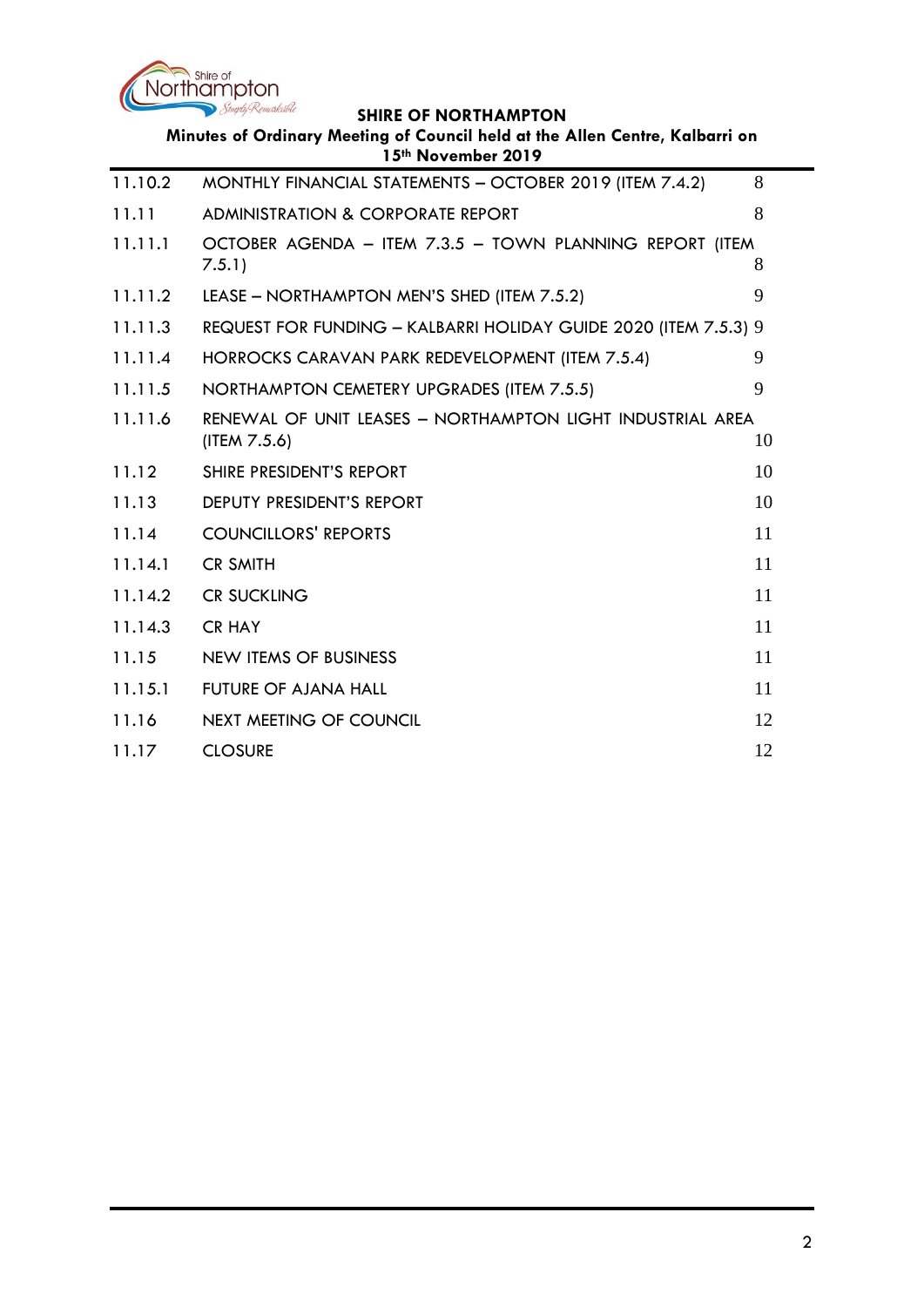

**Minutes of Ordinary Meeting of Council held at the Allen Centre, Kalbarri on 15th November 2019**

# <span id="page-2-0"></span>**11.1 OPENING**

The President thanked all Councillors and staff present for their attendance and declared the meeting open at 1.00pm.

### <span id="page-2-1"></span>**11.2 PRESENT**

| Cr C Simkin               | President                      | Northampton Ward |  |
|---------------------------|--------------------------------|------------------|--|
| Cr S Krakouer             | Deputy President               | Kalbarri Ward    |  |
| Cr S Stock-Standen        |                                | Northampton Ward |  |
| Cr R Suckling             |                                | Northampton Ward |  |
| Cr T Hay                  |                                | Northampton Ward |  |
| Cr S Smith                |                                | Kalbarri Ward    |  |
| Mr Garry Keeffe           | <b>Chief Executive Officer</b> |                  |  |
| <b>Mr Grant Middleton</b> | Deputy Chief Executive Officer |                  |  |
| Mrs Michelle Allen        | <b>Planning Officer</b>        |                  |  |

#### <span id="page-2-2"></span>11.2.1 LEAVE OF ABSENCE

Nil

#### <span id="page-2-3"></span>11.2.2 APOLOGIES

Cr P Stewart Kalbarri Ward

#### <span id="page-2-4"></span>**11.3 QUESTION TIME**

Nil

# <span id="page-2-5"></span>**11.4 DISCLOSURE OF INTEREST**

Cr STOCK-STANDEN declared a financial interest in Item 7.3.2 Adoption of Scheme Amendment No 5 to LPS No. 10 as Cr STOCK-STANDEN has a financial interest in a parcel of land adjacent to the scheme amendment and may incur a gain or loss from the decision of Council.

Cr SUCKLING declared a financial interest in Item 7.3.2 Adoption of Scheme Amendment No 5 to LPS No. 10 as Cr SUCKLING has a financial interest in a parcel of land adjacent to the scheme amendment and may incur a gain or loss from the decision of Council.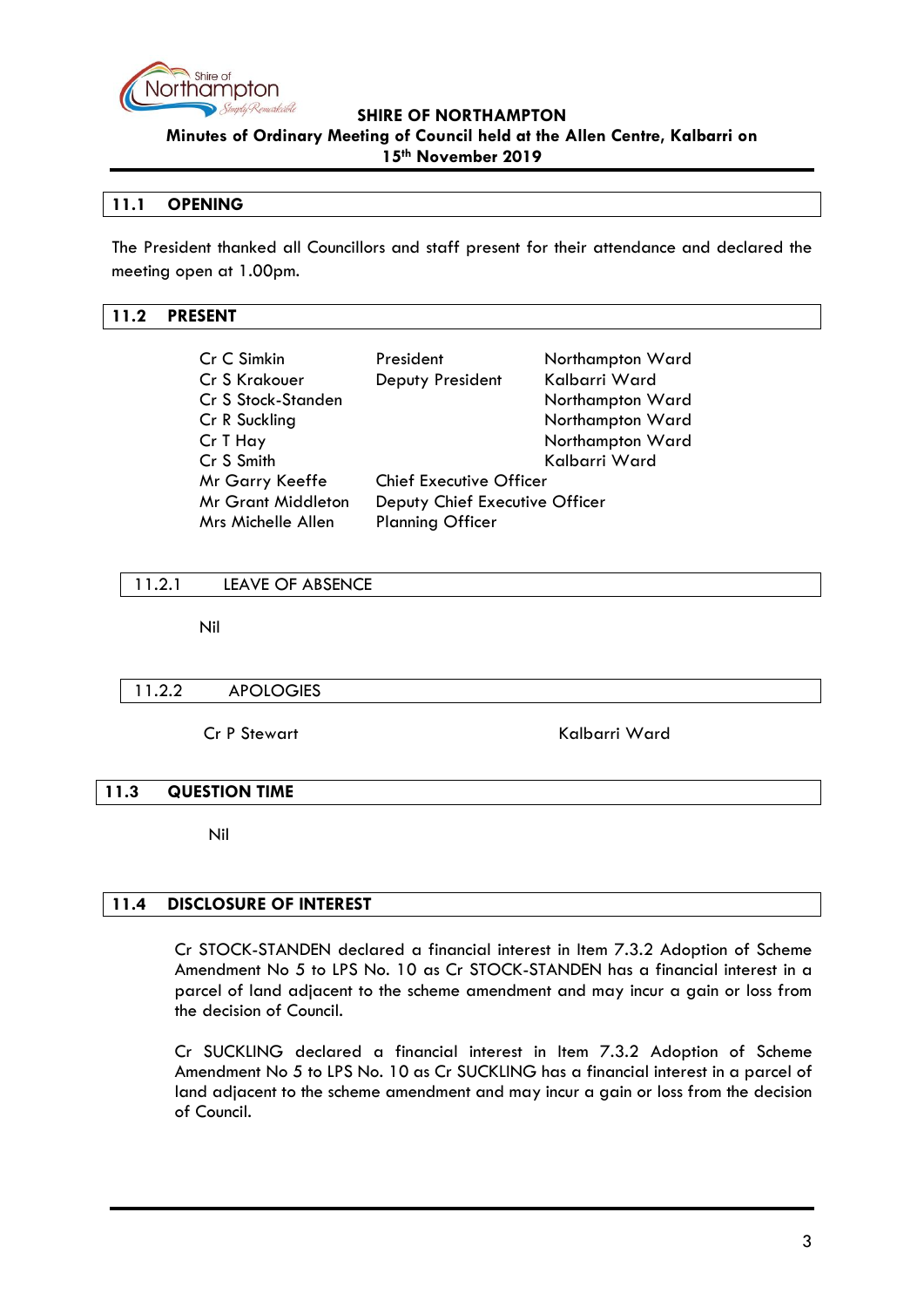

**15th November 2019**

Cr HAY declared an impartiality interest in Item 7.5.3 Request for Funding (Kalbarri Holiday Guide 2020) as Cr HAY is a member of the Kalbarri Visitor Centre.

Cr KRAKOUER declared an impartiality interest in Item 7.5.3 Request for funding (Kalbarri Holiday Guide 2020) as Cr KRAKOUER is a member of the Kalbarri Visitor Centre.

# <span id="page-3-1"></span><span id="page-3-0"></span>**11.5 CONFIRMATION OF MINUTES**

11.5.1 CONFIRMATION OF MINUTES - ORDINARY COUNCIL MEETING 18TH OCTOBER 2019

Moved Cr SMITH, seconded Cr STOCK-STANDEN

That the minutes of the Ordinary Meeting of Council held on the 18<sup>th</sup> October 2019 be confirmed as a true and correct record.

# CARRIED 6/0

<span id="page-3-2"></span>11.5.2 CONFIRMATION OF MINUTES - SPECIAL MEETING OF COUNCIL 22ND OCTOBER 2019

Moved Cr SUCKLING, seconded Cr SMITH

That the minutes of the Special Meeting of Council held on the 22nd October 2019 be confirmed as a true and correct record.

CARRIED 6/0

<span id="page-3-3"></span>11.5.3 BUSINESS ARISING FROM MINUTES

Cr Stock-Standen requested if she could become the Council delegate for the Northampton Community Centre.

Cr STOCK-STANDEN seconded Cr SIMKIN

That Cr STOCK-STANDEN be appointed as a delegate of the Northampton Community Centre organisation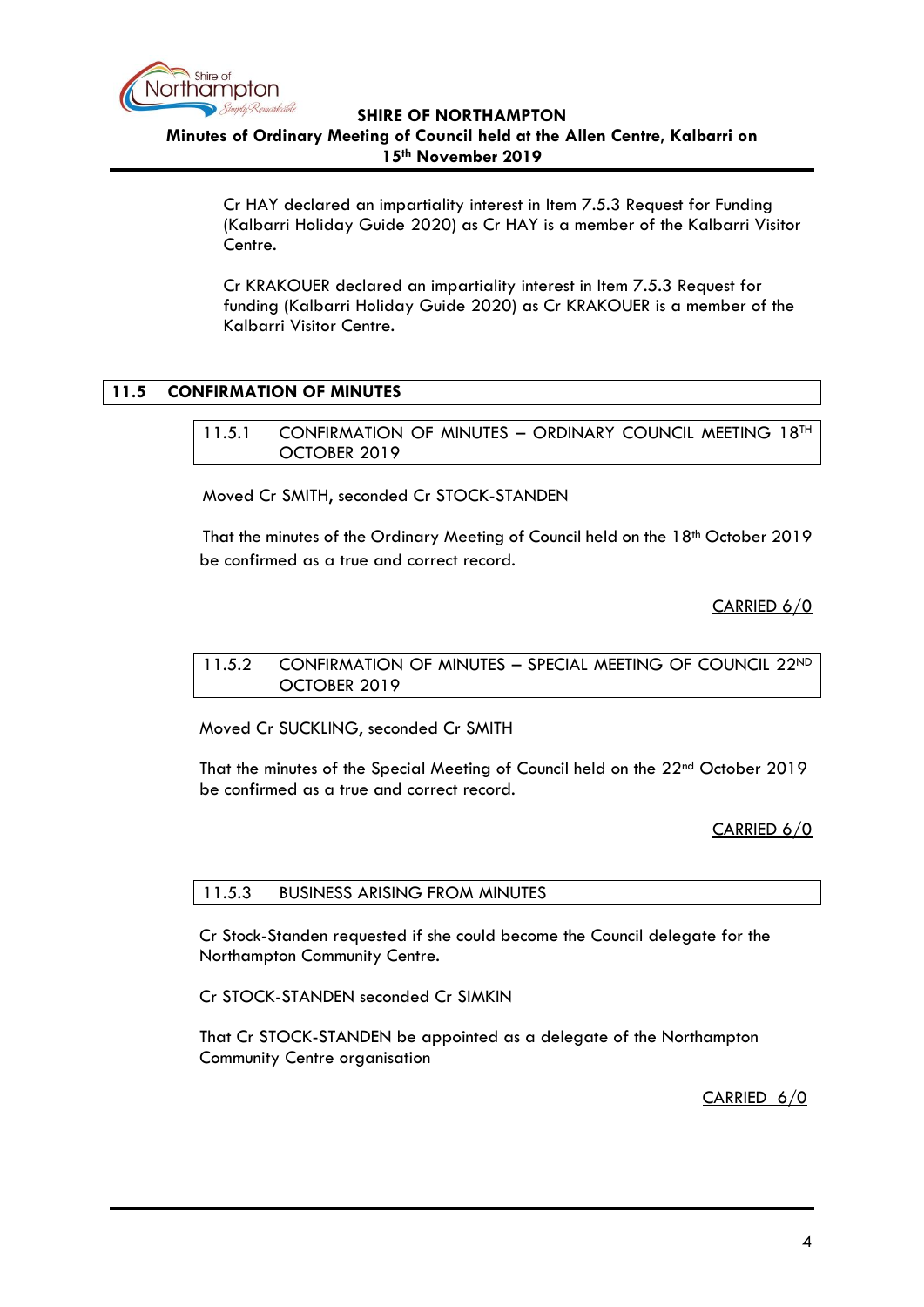

**Minutes of Ordinary Meeting of Council held at the Allen Centre, Kalbarri on** 

**15th November 2019**

# <span id="page-4-1"></span><span id="page-4-0"></span>**11.6 RECEIVAL OF MINUTES**

11.6.1 AGGREGATE AND BITUMEN TENDER SELECTION COMMITTEE MEETING – 29TH OCTOBER 2019

Moved Cr SUCKLING, seconded Cr KRAKOUER

That the minutes be received of the Aggregate and Bitumen Tender Selection Committee of Council held on the 29<sup>th</sup> October 2019 be received.

CARRIED 6/0

# <span id="page-4-3"></span><span id="page-4-2"></span>**11.7 WORKS & ENGINEERING REPORT**

11.7.1 INFORMATION ITEMS - MAINTENANCE/CONSTRUCTION WORKS PROGRAM (ITEM 7.1.1)

Noted.

# <span id="page-4-4"></span>**11.8 HEALTH & BUILDING REPORT**

<span id="page-4-5"></span>11.8.1 BUILDING APPROVALS (ITEM 7.2.1)

Noted.

# <span id="page-4-7"></span><span id="page-4-6"></span>**11.9 TOWN PLANNING REPORT**

11.9.1 PROPOSED GARDEN CENTRE TRADE SUPPLIES, WAREHOUSE STORAGE & TRANSPORT DEPOT – LOTS 995 & 996 ATKINSON CRESCENT, KALBARRI (ITEM 7.3.1)

Moved Cr STOCK-STANDEN, seconded Cr KRAKOUER

# That Council:

- 1. Grant development approval for the use of Lots 995 and 996 (No. 26) Atkinson Crescent, Kalbarri in accordance with the following:
	- a) Proposed Lot 1 Garden Centre & Trade Supplies; and
	- b) Proposed Lot 2 Warehouse/storage; and
	- c) Proposed Lot 3 Transport Deport;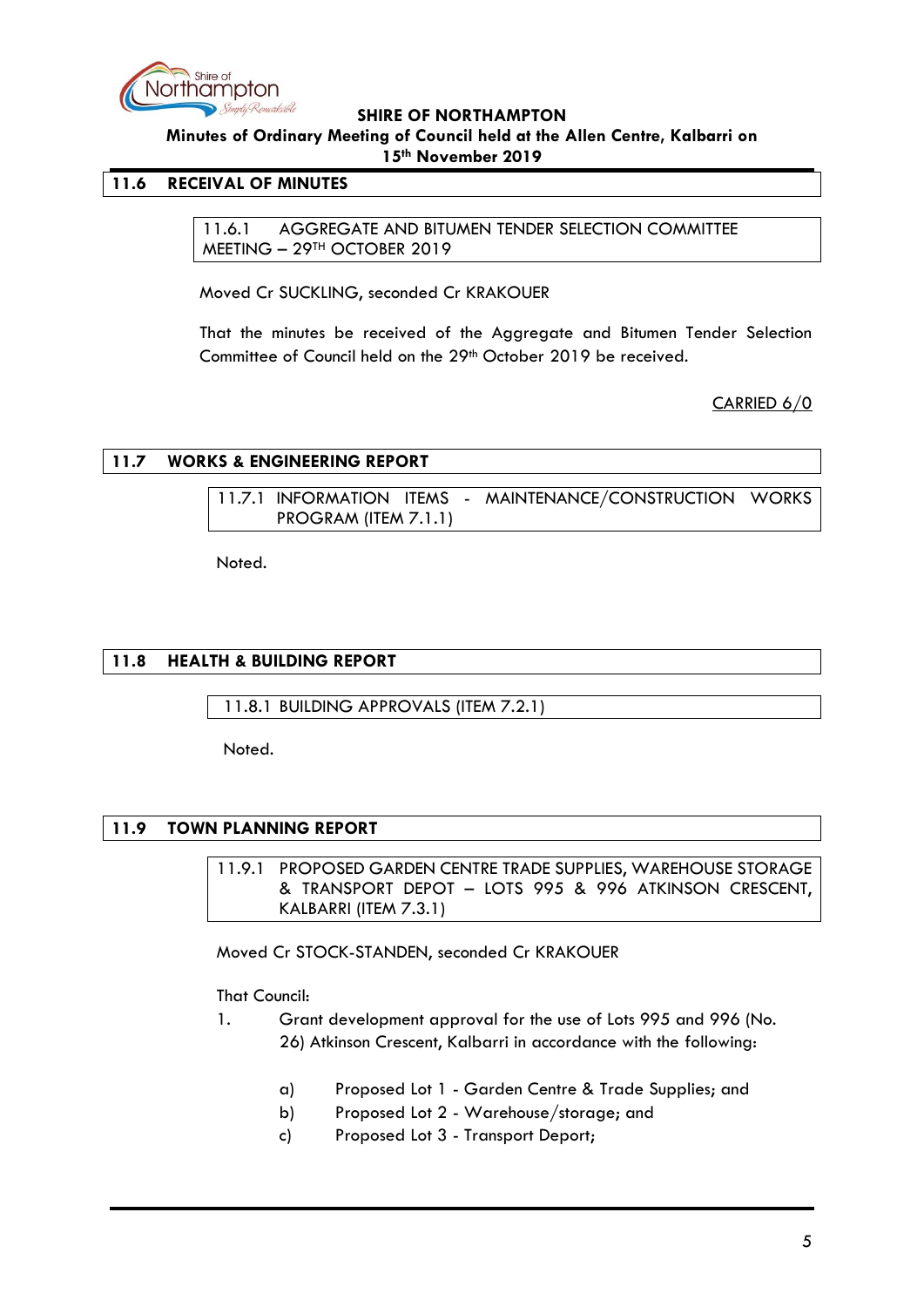

#### **Minutes of Ordinary Meeting of Council held at the Allen Centre, Kalbarri on 15th November 2019**

- 2. The development approval is subject to the following conditions:
	- a) Development shall be in accordance with the attached approved plan(s) dated 15 November 2019 and subject to any modifications required as a consequence of any condition(s) of this approval. The endorsed plan(s) shall not be modified or altered without the prior written approval of the local government;
	- b) Any additions to or change of use of any part of the building or land (not the subject of this approval) requires further application and development approval for that use/addition;
	- c) The area set aside for the parking of vehicles together with the associated access as shown on the attached approved plan(s) shall;
		- i) be installed to the approval of the local government prior to the finalisation of the Subdivision Application No. 158128;
		- ii) be thereafter maintained to the approval of the local government;
		- iii) be made available for such use at all times and not used for any other purpose unless otherwise approved in writing by the local government;
		- iv) be properly formed to such levels that it can be used in accordance with the approved plan(s) and use;
		- v) be drained and sealed to the approval of the local government;
		- vi) have the boundaries of all vehicle spaces clearly indicated on the ground in conformity with the approved plan(s); and
		- vii) be designed in accordance with AS2890.
	- d) Installation of crossing places to the standards and specifications of the local government.

#### Advice Note

*Note 1: If the development/use the subject of this approval is not substantially commenced within a period of 2 years, or another period specified in the approval after the date of determination, the approval will lapse and be of no further effect;* 

*Note 2: Where an approval has so lapsed, no development must be carried out without the further approval of the local government having first been sought and obtained; and*

*Note 3: If an applicant or owner is aggrieved by this determination there is a right of review by the State Administrative Tribunal in accordance with the Planning and Development Act 2005 Part 14. An application must be made within 28 days of determination*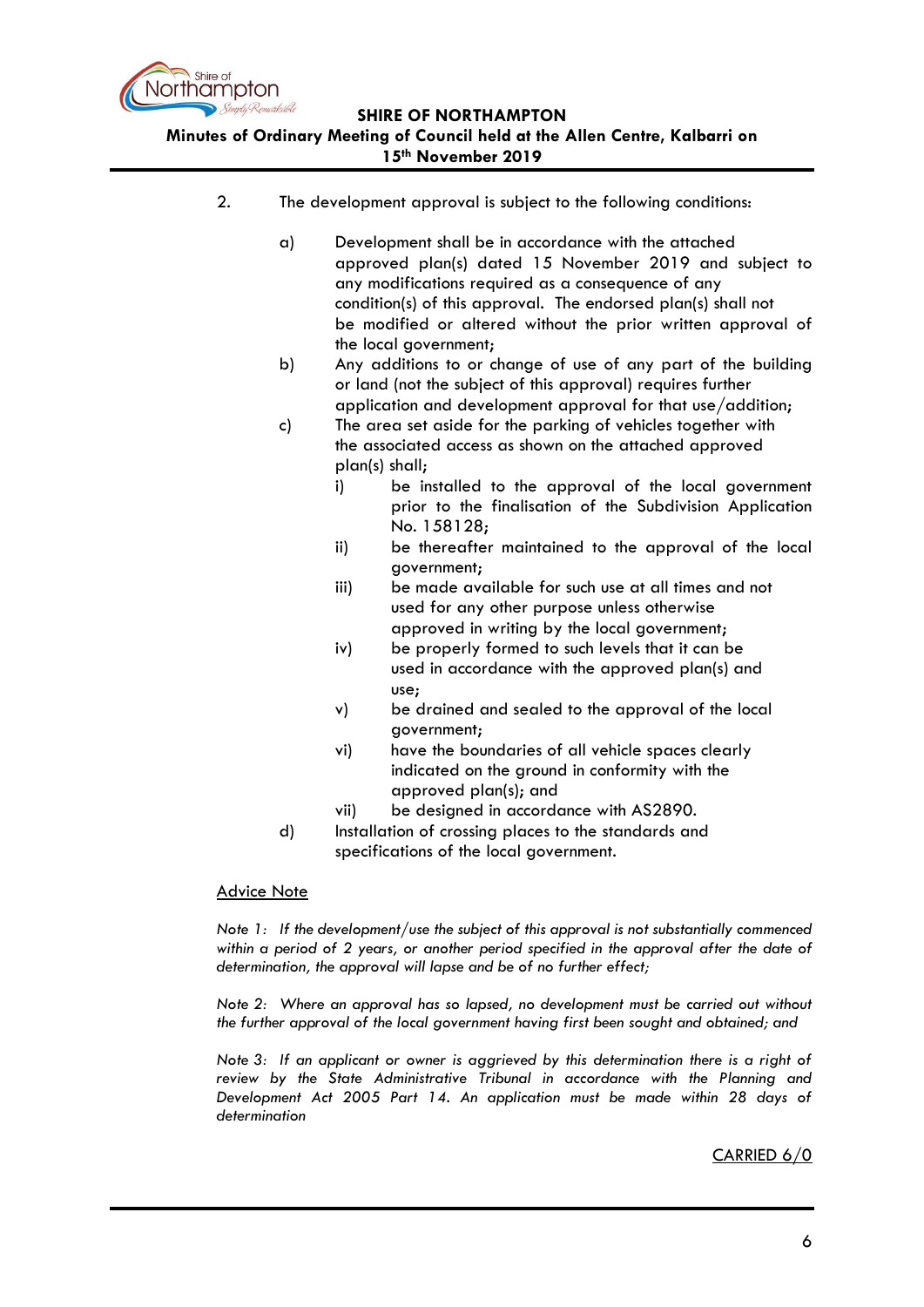

<span id="page-6-0"></span>**Minutes of Ordinary Meeting of Council held at the Allen Centre, Kalbarri on 15th November 2019**

11.9.2 ADOPTION OF SCHEME AMENDMENT NO. 5 TO LOCAL PLANNING SCHEME NO. 10 (NORTHAMPTON) – PT LOT 101 GLANCE STREET, HORROCKS (ITEM 7.3.2)

With Cr Stock-Standen and Cr Suckling having declared an interest in this matter it resulted in no quorum and therefore the matter could not be considered by Council and is deferred to the next meeting of Council to be held 18 December 2019.

# <span id="page-6-1"></span>11.9.3 SUMMARY OF PLANNING INFORMATION ITEMS (ITEM 7.3.3)

Noted.

<span id="page-6-2"></span>11.9.4 TOWN PLANNING SCHEME NO. 10 HERITAGE LIST – REMOVAL OF PLACES – FINAL ADOPTION (ITEM 7.3.4)

Moved Cr HAY, seconded Cr SMITH

That Council resolves pursuant to Schedule 2 'Deemed Provisions' of the *Planning and Development (Local Planning Schemes) Regulations* 2015 Part 3 - Heritage Protection cl 8(3) to:

1. Endorse the 'Schedule of Submissions' for the Removal of Places from Town Planning Scheme No. 10's Heritage List as attached to Item 7.3.2 of the November Town Planning Report 2019;

2. In accordance with Regulation 8(3)(d) of the *Planning and Development (Local Planning Schemes) Regulations* 2015 determines to remove the following places from the Heritage List:

- ND 3 Galena School Site, Galena;
- ND 12 Spring Valley Homestead;
- ND 16 Mugawa Cottage ruins; and
- NT 5 House and former bank Hampton Road Northampton.

3. In accordance with Regulation 8(4)) of the *Planning and Development (Local Planning Schemes) Regulations* 2015 give notice of the removal of Places ND3, ND12, ND16 and NT5 to each owner/occupier of the place and the Heritage Council of Western Australia.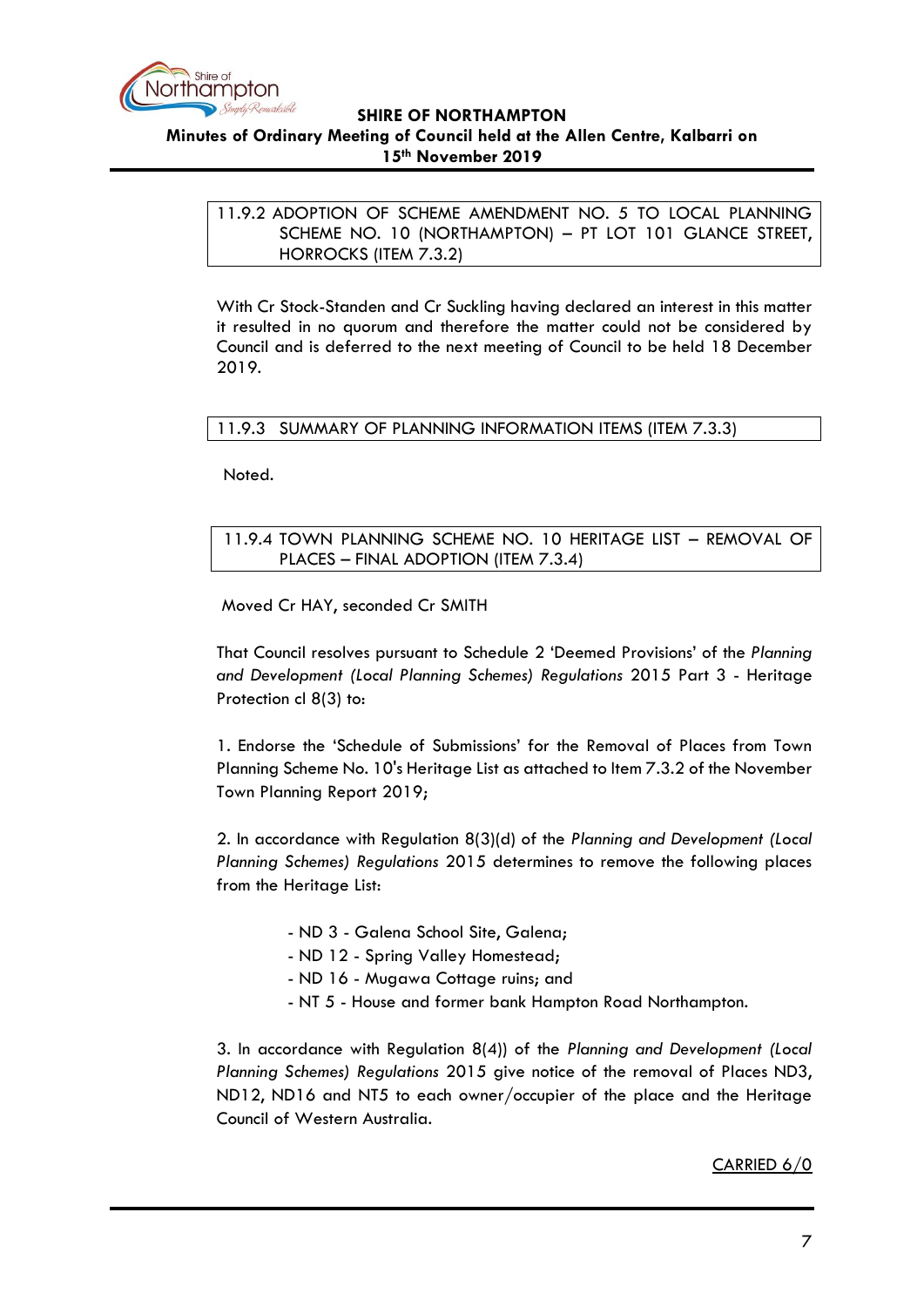

# <span id="page-7-1"></span><span id="page-7-0"></span>**11.10 FINANCE REPORT**

#### 11.10.1 ACCOUNTS FOR PAYMENT (ITEM 7.4.1)

Moved Cr KRAKOUER, seconded Cr SUCKLING

That Municipal Fund Cheques 21769 to 21799 inclusive totalling \$97,678.33, Municipal EFT payments numbered EFT19913 to EFT20052 inclusive totalling \$1,314,750.55, Trust Fund Cheques 2463 to 2475, totalling \$10,251.26, Direct Debit payments numbered GJ0409 to GJ0416 inclusive totalling \$344,272.16 be passed for payment and the items therein be declared authorised expenditure.

CARRIED BY AN ABSOLUTE MAJORITY 6/0

# <span id="page-7-2"></span>11.10.2 MONTHLY FINANCIAL STATEMENTS – OCTOBER 2019 (ITEM 7.4.2)

Moved Cr SMITH, seconded Cr STOCK-STANDEN

That Council adopts the draft Monthly Financial Report for the period ending 31 October 2019.

CARRIED 6/0

# <span id="page-7-4"></span><span id="page-7-3"></span>**11.11 ADMINISTRATION & CORPORATE REPORT**

11.11.1 OCTOBER AGENDA – ITEM 7.3.5 – TOWN PLANNING REPORT (ITEM 7.5.1)

Moved Cr SMITH, seconded Cr KRAKOUER

That the removal of Agenda pages for Item 7.3.5 of the Town Planning Report from the minute book and Council web page by the CEO as a result of the discovery of those objections within the report being false, be endorsed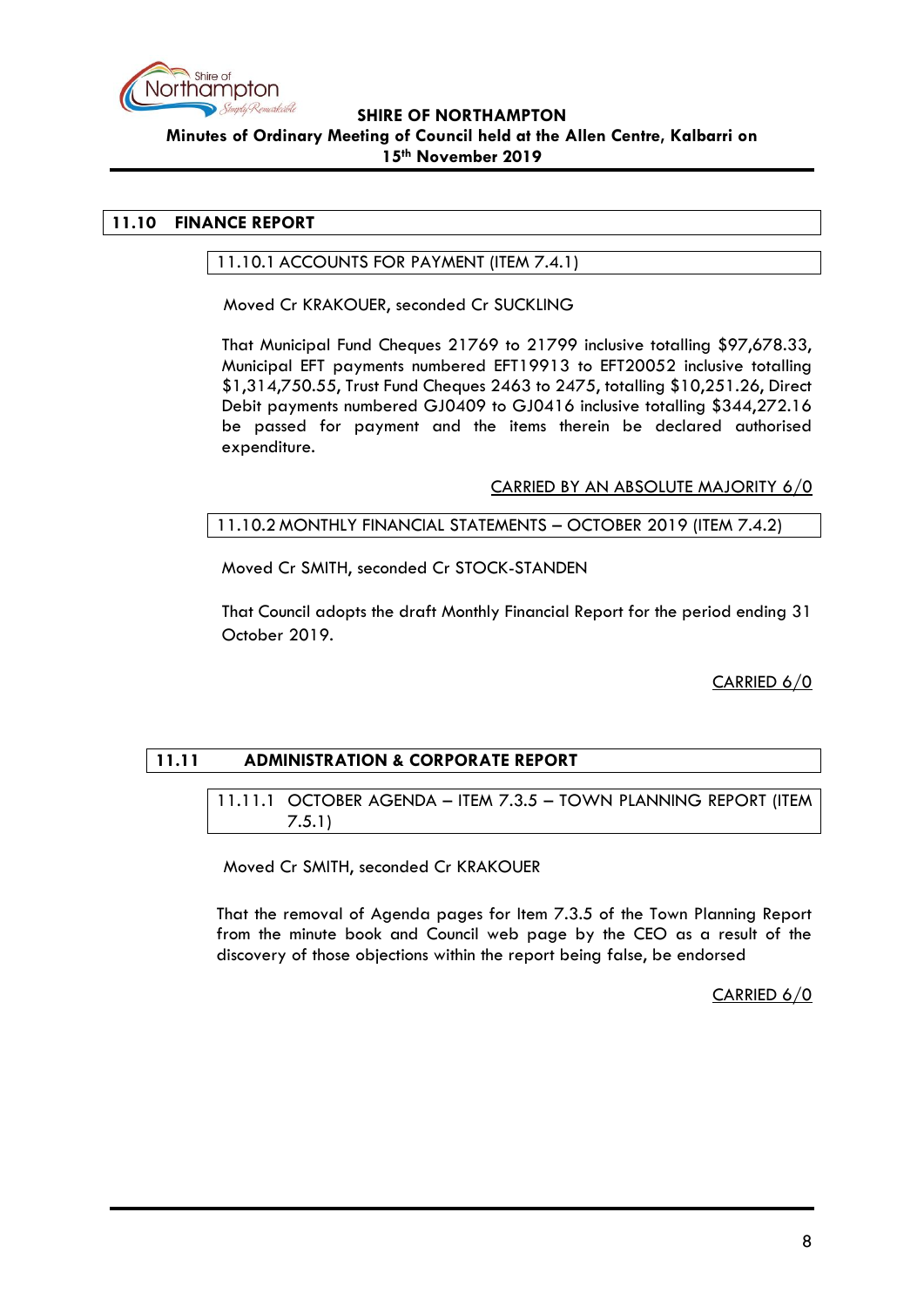

<span id="page-8-0"></span>11.11.2 LEASE – NORTHAMPTON MEN'S SHED (ITEM 7.5.2)

Moved Cr HAY, seconded Cr SUCKLING

That Council approve of the lease of portion of Lot 452 Mary Street as per proposed draft lease area to the Northampton Men's Shed Inc for a period of 10 years with a further 10 year renewal option

CARRIED 6/0

<span id="page-8-1"></span>11.11.3 REQUEST FOR FUNDING – KALBARRI HOLIDAY GUIDE 2020 (ITEM 7.5.3)

With Cr Hay and Cr Krakouer having declared an interest in this matter it resulted in no quorum and therefore the matter could not be considered by Council and is deferred to the next meeting of Council to be held 18 December 2019.

#### <span id="page-8-2"></span>11.11.4 HORROCKS CARAVAN PARK REDEVELOPMENT (ITEM 7.5.4)

Moved Cr STOCK-STANDEN, seconded Cr SUCKLING

That Council approve of the demolition of the eastern ablution block at the Horrocks Caravan Park to allow for the construction of a new ablution block subject to a demolition licence being approved and for the proposed new ablution block the submitting of a development application for assessment and approval and building permit being approved.

CARRIED 6/0

# <span id="page-8-3"></span>11.11.5 NORTHAMPTON CEMETERY UPGRADES (ITEM 7.5.5)

Cr SUCKLING declared an impartiality interest as she is a member of the Northampton Cemetery Committee.

#### Moved Cr SIMKIN, seconded Cr STOCK-STANDEN

That Council approve the progressing of Stage 1 of the Northampton Cemetery memorial tree area at an estimated cost of \$12,500 by utilising surplus funds of \$10,936 from the cemetery fence installation works and approve additional expenditure of an estimated \$1,564**.**

CARRIED BY AN ABSOLUTE MAJORITY 6/0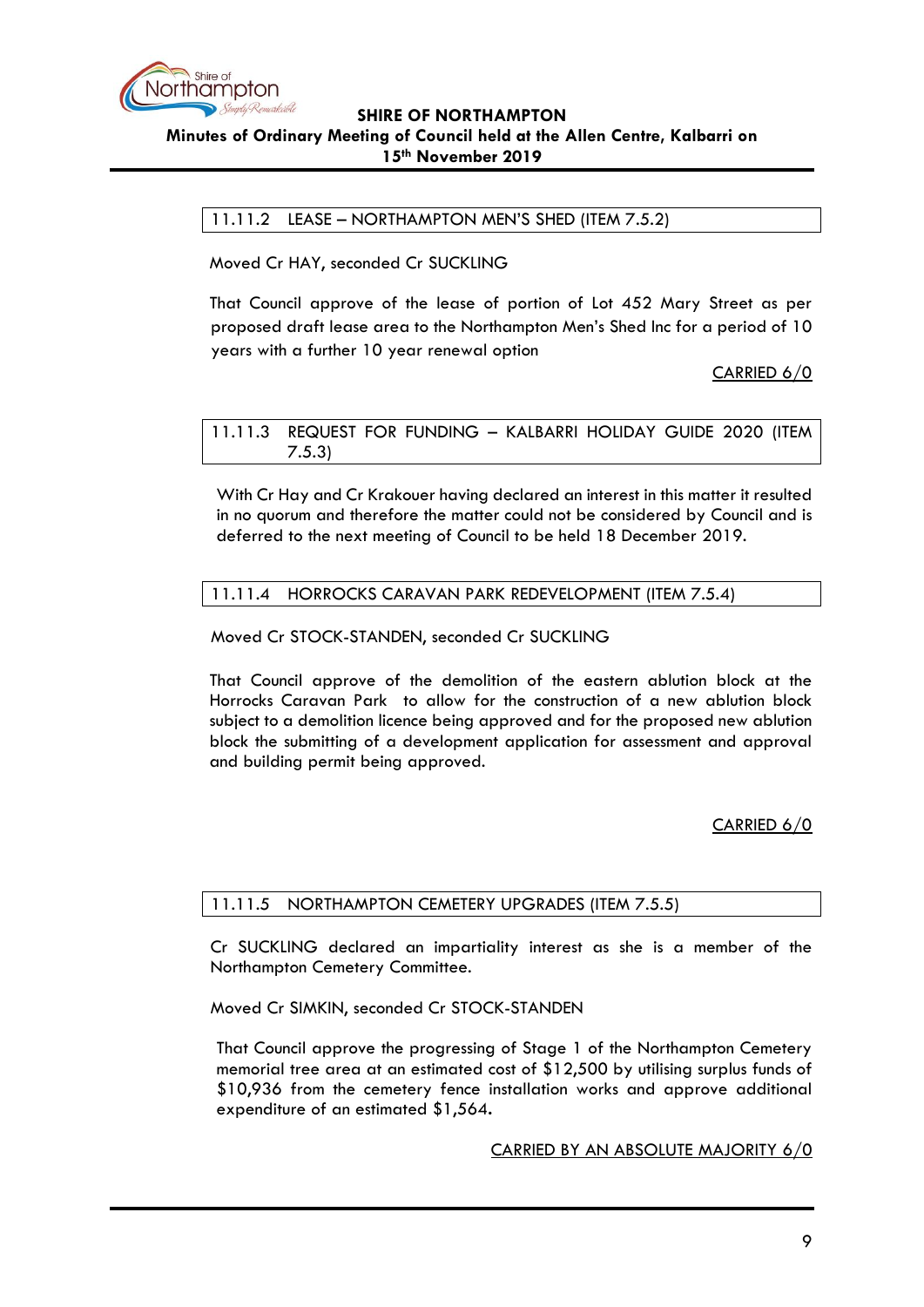

#### <span id="page-9-0"></span>**Minutes of Ordinary Meeting of Council held at the Allen Centre, Kalbarri on 15th November 2019**

11.11.6 RENEWAL OF UNIT LEASES – NORTHAMPTON LIGHT INDUSTRIAL AREA (ITEM 7.5.6)

Moved Cr SUCKLING, seconded Cr KRAKOUER

That Council:

- 1. Renew the lease for the Northampton Light Industrial Units 2 and 4 to Roderick Hilzinger and Deb De Rooy for a further term of 10 years with a renewal option for a further term/s.
- 2. Renew the lease for the Northampton Light Industrial Unit 3 to Brendan and Tracey Watson for a further term of five years with a renewal option of further term/s.
- 3. That due to an omission of option to renew terms within the existing lease agreements now requiring new lease agreements to be prepared, that Council cover all costs for the new lease agreements.

CARRIED BY AN ABSOLUTE MAJORITY 6/0

# <span id="page-9-1"></span>**11.12 SHIRE PRESIDENT'S REPORT**

Since the last Council meeting Cr SIMKIN reported on his attendance at the following:

19/10/2019 Farewell Dinner at Horrocks for ex Councillor Terry Carson and employee Debbie Carson

# <span id="page-9-2"></span>**11.13 DEPUTY PRESIDENT'S REPORT**

Since the last Council meeting Cr KRAKOUER reported on his attendance at the following:

9/11/2019 - RSL Remembrance Day Dinner, Northampton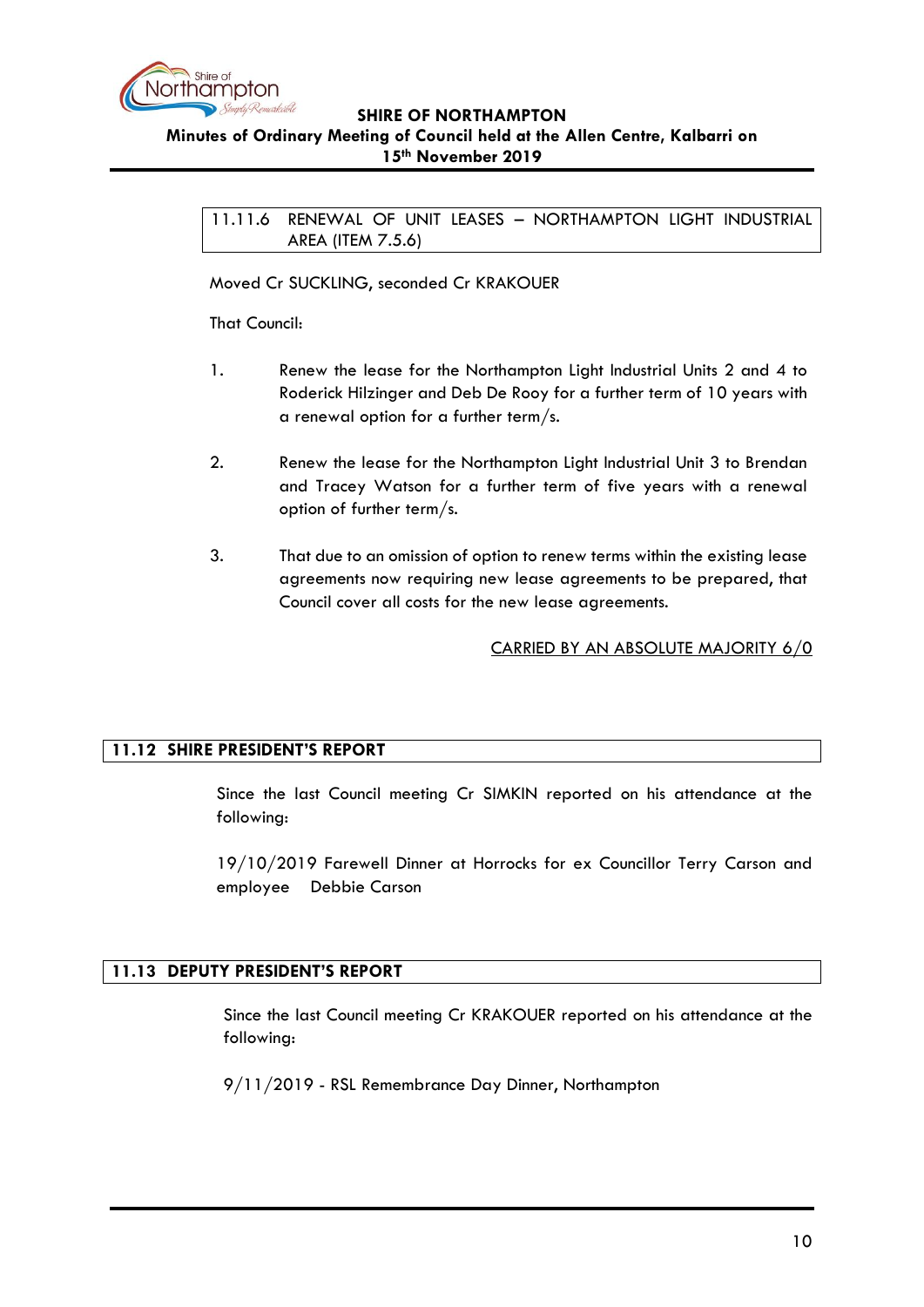

# <span id="page-10-1"></span><span id="page-10-0"></span>**11.14 COUNCILLORS' REPORTS**

# 11.14.1 CR SMITH

Since the last Council meeting Cr SMITH reported on his attendance at the following:

4/11/2019 Kalbarri Visitor Centre meeting 12/11/2019 Kalbarri Visitor Centre meeting

# <span id="page-10-2"></span>11.14.2 CR SUCKLING

Since the last Council meeting Cr SUCKLING reported on her attendance at the following:

6/11/2019 – Northampton Visitor Association Annual General Meeting 9/11/2019 – RSL Remembrance Day Dinner, Northampton

# <span id="page-10-3"></span>11.14.3 CR HAY

Since the last Council meeting Cr HAY reported on his attendance at the following:

19/10/2019 Farewell Dinner at Horrocks for ex Councillor Terry Carson and employee Debbie Carson.

# <span id="page-10-5"></span><span id="page-10-4"></span>**11.15 NEW ITEMS OF BUSINESS**

11.15.1 FUTURE OF AJANA HALL

Cr KRAKOUER raised with Council the matter of the future of the Ajana Hall which apparently has not been used for some time now and on a recent visit to the building it is deteriorating.

Moved Cr SIMKIN seconded Cr KRAKOUER

That Council correspond to the Binnu/Ajana Progress Associations seeking feedback to determine the future of the Ajana Hall.